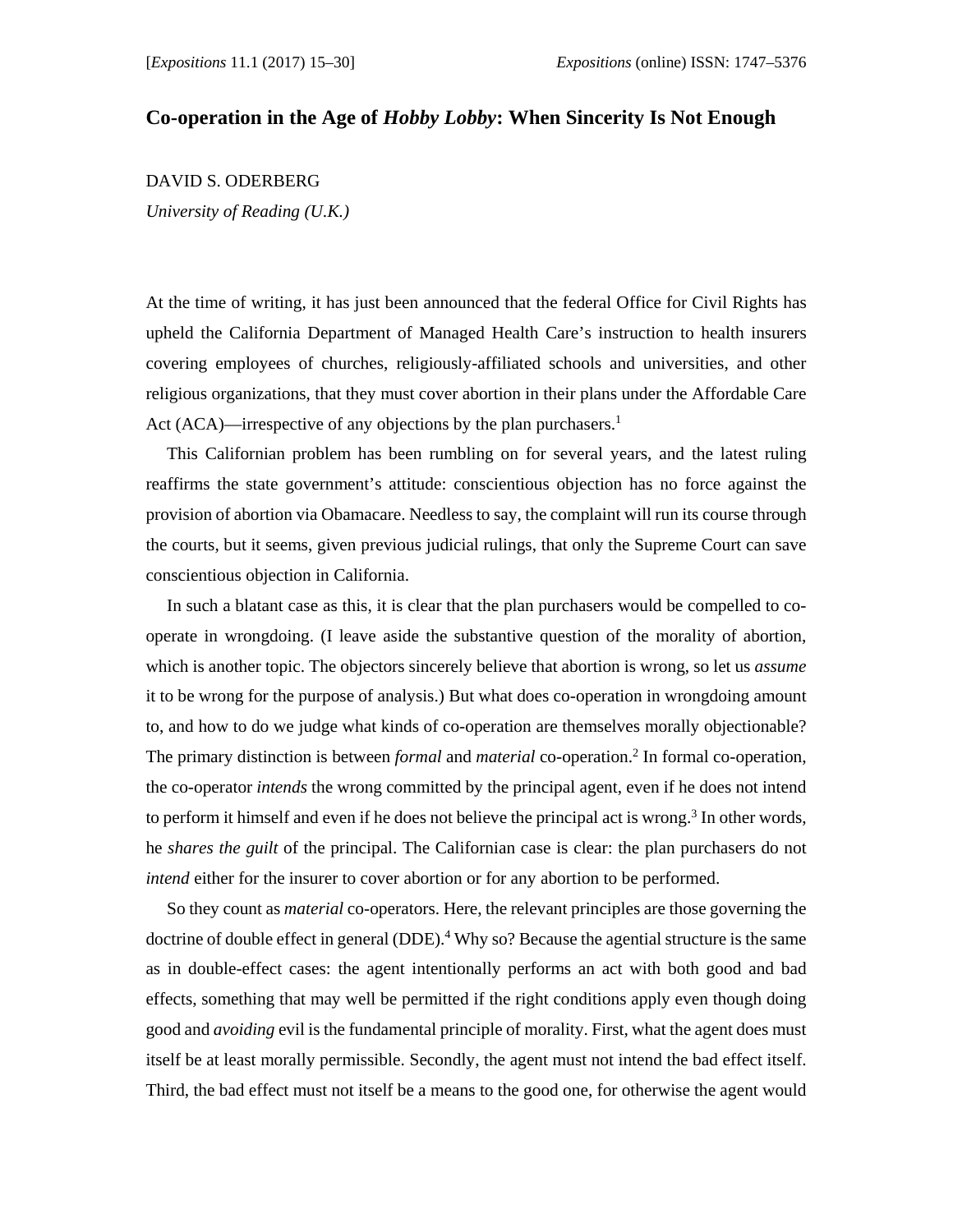be using a bad means to a good end. Finally, there must be some kind of proportionality between the good and bad effects, sufficient to permit the causation of the latter for the sake of<sup>5</sup> the former. Proportionality is not essentially a balancing of outcomes as per consequentialism, but rather an answer to the question: Are there good enough reasons for permitting the bringing about of the bad effect, in terms of what is achieved by production of the good effect?

Here, it seems fairly clear that the first condition is violated because the act of the plan purchaser is to purchase health insurance for employees that covers abortion. As an act, it is no more morally permissible than a doctor's signing a certificate authorizing someone else to perform an abortion. But even if the co-operative act (purchasing the insurance) were considered permissible, there would be a question over the fourth condition. The bad effect is co-operation in the provision of abortion. The good effect is the avoidance of the severe penalties of non-compliance with the Affordable Care Act and related state laws and regulations. The penalties might be sufficient (let us suppose) to put the plan purchaser out of business or stop its effective functioning (a church, say). This is a great evil, but it is not a threat to life or limb; abortion, on the other hand, is a direct attack upon life. (Again, we are supposing this for the purpose of analysis.) So there seems to be a clear disproportionality between the good and bad effects.

Yet condition 4 is not merely about weighing effects, however this is done. The good effect of avoiding the severe penalties for non-compliance is substantial, though not as substantial as the evil effect of taking a life. This does not of itself rule out or in the co-operative act. What it means is that the co-operator needs a *greater reason* for assisting the principal than he would were the good and bad effects comparable. Environmentalists like to tell us that taking the car needs greater justification when the good effect does not significantly exceed the bad effect of the extra pollution than when the good effect is substantially greater.<sup>6</sup> Compare taking the car on a walkable trip to buy milk versus taking your child on a long journey to the hospital. It is, of course, easy to imagine cases where the disproportionality is so great that nothing can justify co-operation: if I threaten not to be your friend unless you help me beat up an old lady, it is hard to see what reason could compensate for the massive lack of balance between effects.

When it comes to working out what sort of reason can justify certain behavior in a given situation, the question in co-operation cases is how the effects relate to the co-operator's action: the more the co-operator is *implicated* in the principal act, the graver the reason they need for co-operating. Someone who edits pornography movies prior to sale, for instance, needs greater reason for co-operation than someone who sells the cameras. The former is a more *proximate* co-operator than the latter. Proximity is a factor in implication: it is not only, and sometimes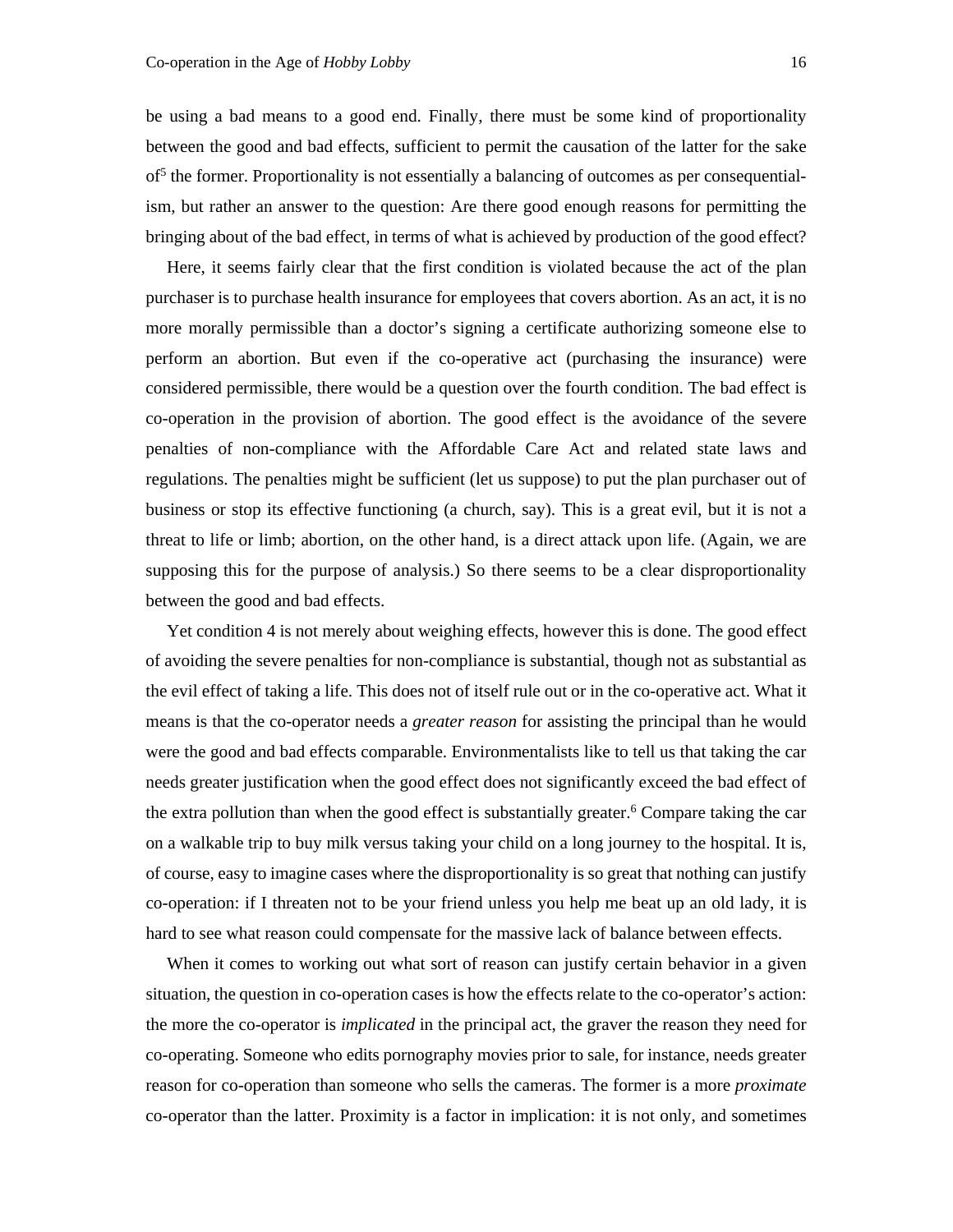not at all, about spatio-temporal distance between the principal agent and the co-operator. It is about the *executive character* of the co-operative act—in other words whether, morally speaking, the co-operator is more like the principal in what they do than someone else actually or hypothetically situated in the same chain of events. Proximity is not an absolute matter; one is more or less proximate relative to others, or to how oneself or another *might* have been situated. Now entering into a contract to provide insurance coverage for abortion, although not as proximate as assisting the abortionist in the clinic, is more proximate than, say, typing up the contract and posting it to the insurer. Indeed, in activities where insurable risk is present, providing the insurance is one of the key factors that supports the risky activity itself, allowing it to be carried out in confidence of protection. One of the motivating ideas behind the ACA is that "reproductive rights," as they are called, be given "seamless coverage."7 Insurance provides the backstop whereby abortion can be carried out without fear of cost or administrative burden. Therefore, as well as protecting the act in general, the insurance protects particular acts at particular times. This gives the insurance, as with most insurance, an executive character putting it very close to the activity itself.

Moreover, the co-operation looks to be *indispensable*, in the following way. It is not that indispensable co-operation has to be an absolute sine qua non of the principal act, in the sense that without it the act simply cannot be performed short of a miracle. It is, rather, that the principal act, practically speaking, cannot be performed, or would be performed with great difficulty, or would have its probability significantly lowered without the co-operation. Providing the burglar with the code to a safe that only you know is as indispensable as can be, assuming no other means of access. Handing the burglar the keys to your car is dispensable, assuming the burglar could threaten anyone else to do the same. Again, there is a spectrum of cases: we are not dealing with mathematics but with ethics, and as we cannot repeat too often, Aristotle taught us not to expect more precision that the subject matter allows.

Now, though, we have a problem: What is it that a hypothetical employee of the plan purchaser might want? Is it abortion? Is it abortion without cost-sharing? Is it abortion without cost-sharing while remaining an employee of the purchaser? We have to look at all the circumstances and ask ourselves what exactly the plan purchaser would be *helping* the employee to do. Two important questions to ask here are: What does the employee *want* help with, and what does the employer *think* they are helping with? It seems pretty clear that, given the purpose of the ACA and of employee health plans generally and given the situation of the parties, by purchasing the coverage the employer is helping the employee get trouble-free and cost-free abortion coverage *as an employee*. As such, the employer's co-operation is well-nigh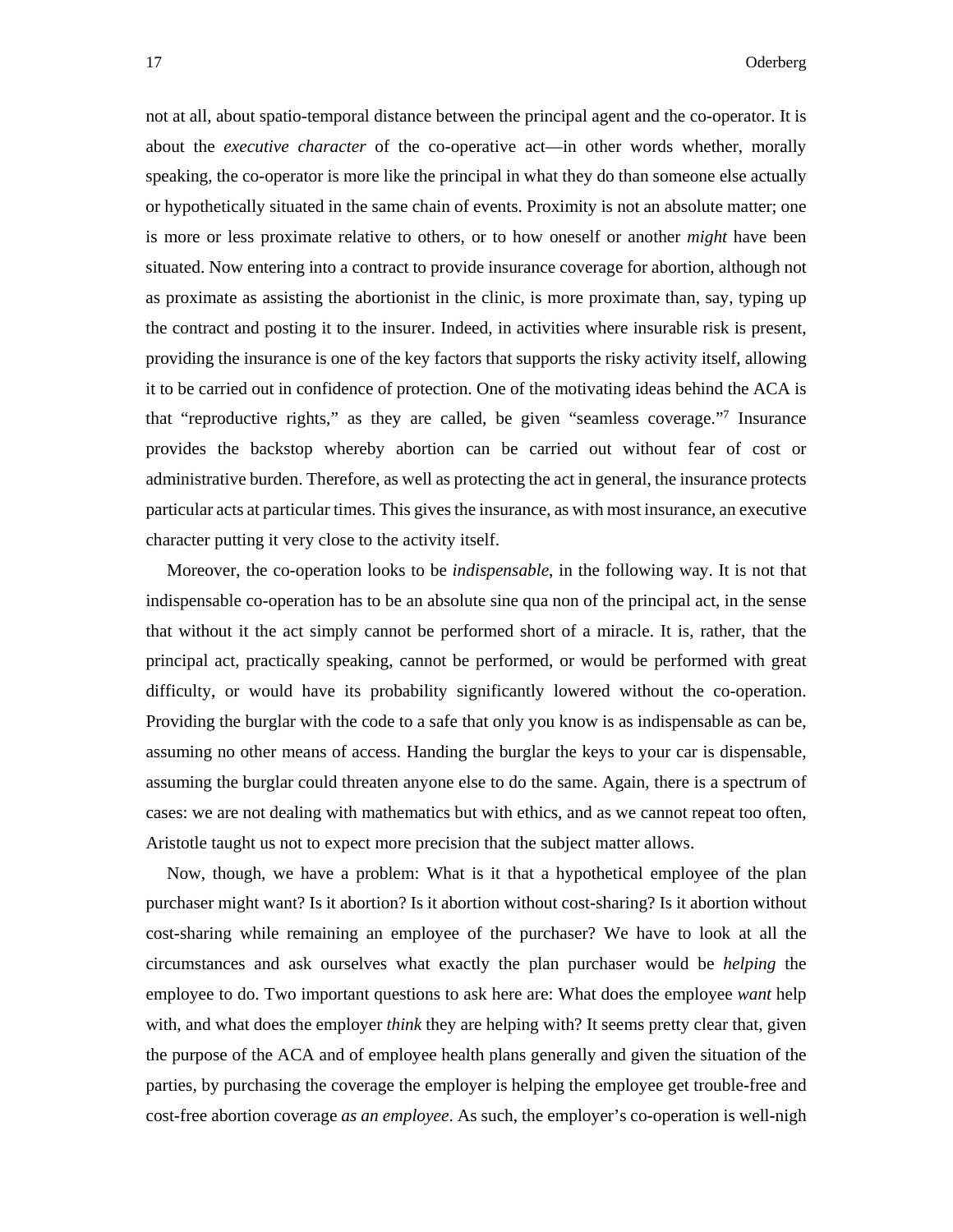indispensable, practically speaking, even though in the current situation the employee could make alternative arrangements with difficulty.

There is a lot more that could be said about the California case and its specifics. My purpose has been to show that there is a principled way of looking at co-operation cases that does not involve appeal to religious doctrine or expression *per se* and that is not wholly subjective. Here, the employer looks to be a proximate and indispensable material co-operator in wrongdoing by providing the coverage, assuming for the sake of argument that the initial act of purchasing the coverage is itself permissible (an assumption I in fact deny). As such, it would be morally wrong to purchase the coverage, and the state would be compelling the objector to engage in immoral behavior. As in U.K. cases, where Catholic adoption agencies have all but ceased functioning as such due to government compulsion to pair children with homosexual couples, $\frac{8}{3}$ it would be incumbent on the Californian objectors to submit to the penalties even if it meant going out of business or radically changing the nature of their operation.

The situation is similar to that in *Burwell v. Hobby Lobby*, where a "closely-held for-profit corporation" was granted an exemption from purchasing employee coverage under the "contraceptive mandate," particularly with reference to abortifacient drugs. As is well known, the Supreme Court held that the mandate substantially burdened the freedom of religion of the employers under the Religious Freedom Restoration Act of 1993 (RFRA). Unfortunately, though, matters start to get even thornier than many observers of the current state of play think they already are. For whilst I agree with the decision in *Hobby Lobby*, I do not think the case was decided for the right reasons. Yes, the plaintiffs were compelled by the mandate to become illicit co-operators in wrongdoing; and *perhaps*, given the RFRA jurisprudence, the case was correctly interpreted. If it was, though, then that jurisprudence is in my view wrong, as I go on to explain. In any case, the reasoning in *Hobby Lobby* has led to the impasse over *Zubik v. Burwell*, in which SCOTUS reversed the previous decisions per curiam and sent the case back to the lower courts where, at the time of writing, it lies.<sup>9</sup>

The problem centres on the question of how a conscientious objector's belief about cooperation is to be understood. Is it a religious/conscientious belief,  $\frac{10}{10}$  or is it a belief that we might call *ancillary* to a religious belief, perhaps one that is derived from a mixture of religious and non-religious beliefs? We need to get clear about the structure of a standard case of *Hobby Lobby*-style conscientious objection. There is a *principal* act that the objector sincerely believes contravenes his/her religious beliefs. Abortion is the most common case post-ACA (including abortifacient "contraception"). In other words, taking the Christian context—for it seems to be Christians litigating the most frequently—it is an accepted Christian doctrine that abortion is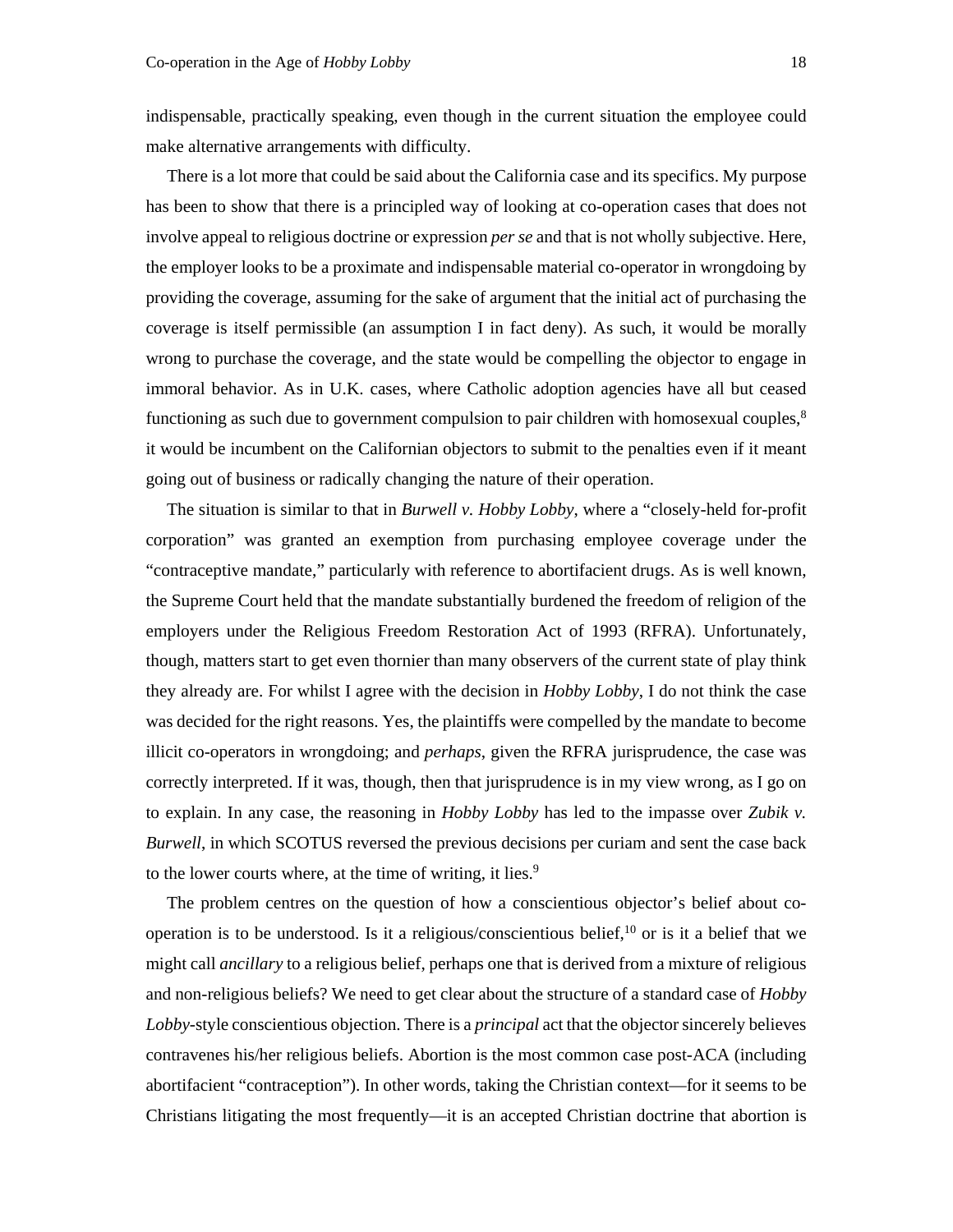immoral. The objector *believes* that doctrine. Clearly, then, the belief is a belief that is essentially *religious* in nature, one derived from religious teaching.11 Call this the *primary* belief—the one involving disapproval of the principal act.

In addition, there is the objector's belief—call it secondary—that *co-operating* with the primary act is itself immoral. Is this secondary belief *itself* a religious belief? Well, if the objector can show that the belief is somehow embodied in religious teaching, then it too will be a religious belief. For example, certain kinds of co-operation in wrongdoing are condemned by old-style moral theology manuals of the Catholic Church.12 The condemnation is not idiosyncratic, but was (and perhaps is) accepted as standard moral theological teaching across the texts used in seminaries, schools, and universities. We can presume that something roughly similar applies in many Christian churches; indeed, plaintiffs in the recent cases have been either Catholic or of various Protestant denominations.

Not every kind of co-operation is wrong, however, whether by religious or non-religious lights. So it is not as though a plaintiff can simply say, for example: "Co-operation in abortion is wrong, as taught by my church. By purchasing employee health coverage for abortion I would be co-operating in abortion. Therefore my religious freedom is being violated." To repeat, not *every* kind of co-operation in wrongdoing is itself wrong. Hence there must be an implied *tertiary* belief involved, e.g., purchasing health insurance for abortion is a *wrongful* form of co-operation. What should we say about *this* sort of belief? The specific example is relatively uncontentious, as I have already claimed: purchasing such coverage (at least as I have *assumed* it to be in the Californian scenario) is proximate, indispensable co-operation and, as such, wrong. Now, the theological textbooks agree on the principles, and usually on their application, albeit the purchase of health insurance is not exactly a staple of books from the 1950s and 1960s, where co-operation is discussed extensively. But even if they all said, or if some approved religious authority said, that purchasing health coverage for abortion was illicit co-operation, in my view this would not *itself* be a religious belief and protected *as such* by RFRA and the associated jurisprudence.

Why not? The reason is that the *application* of religious principles to particular facts is not *itself* a matter of religious belief or teaching, *even* if all religious authorities make the same application in the same way and say so in their texts. More specifically, applying principles of co-operation—even ones that are a matter of religious teaching—to the facts of a particular case is a matter of *logic, prudence, and common sense*, not a matter of religious belief. When theologians, or religious authorities, apply the principles of co-operation to particular cases, they are neither explaining existing religious teaching, nor amplifying it. They are using logic,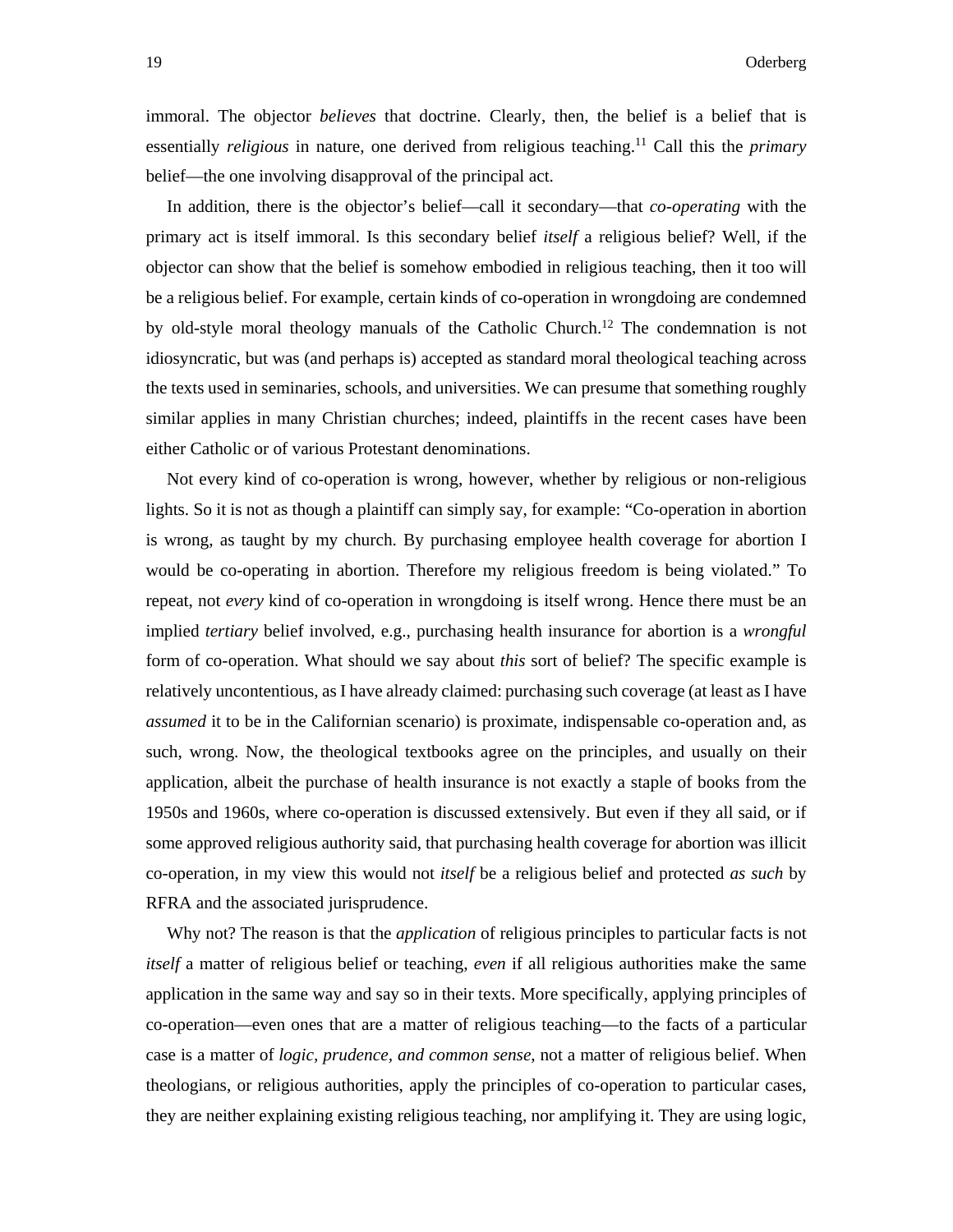prudence, and common sense to derive particular conclusions about particular cases. Now, maybe a trained theologian can do this better than the man in the street, but something is not *ipso facto* a theological matter because it is done by a theologian.

To see this more clearly, we have to recognize that the principles of co-operation, minus questions of wrongdoing, apply just as well to cases of perfectly acceptable behavior. For instance, I co-operate formally with your mowing the lawn when I plug the brand new mower in for you and show you how to use it. You co-operate materially with my buying a six-pack of beer by lending me the money because you are my friend, knowing that beer is what I am going to buy, but not intending for me to buy it—say due to worries that I might not be sober enough for work the next morning. If you have forgotten the password to your computer and I alone know it, I co-operate indispensably with you by reminding you what it is. You co-operate proximately with my driving to the shop by filling up my car with petrol for me. My cooperation with your going for a jog is remote when I merely offer to pick up your children from school for you. And so on.

In other words, the application of general principles of co-operation to particular cases straddles both wrong and permissible behavior. The application itself is morally neutral, nor is it a matter of religious doctrine. One can apply the principles without knowing or caring about religion, and without knowing that the principles themselves are theological in nature. In fact, although my argument does not hang on this, I doubt that even the principles themselves—e.g., that formal co-operation in wrongdoing is itself wrong—are essentially theological. Rather, theologians have codified what seems to be part of common-sense moral reasoning, just as the Doctrine of Double Effect, despite its codification in religious textbooks, is itself a piece of common-sense moral reasoning.

In any case, recognizing that the application of the principles of co-operation is not itself a religious matter is essential to seeing what went wrong with *Hobby Lobby* and now bedevils the theory of co-operation in the wake of that important case. For it is settled law that no court can look behind the *sincerity* of a person's religious beliefs when the person objects to an infringement of their freedom of religion, whether under RFRA or under the Constitution more generally. As the majority point out in *Hobby Lobby*, in respect of the sincere belief of the owners of the relevant corporations that providing coverage under the contraceptive mandate violated their religious beliefs, "it is not for us to say that their religious beliefs are mistaken or insubstantial," only to determine that the objectors have an "honest conviction" that this is so.<sup>13</sup> This has long been the legal position as far as religious beliefs are concerned.<sup>14</sup>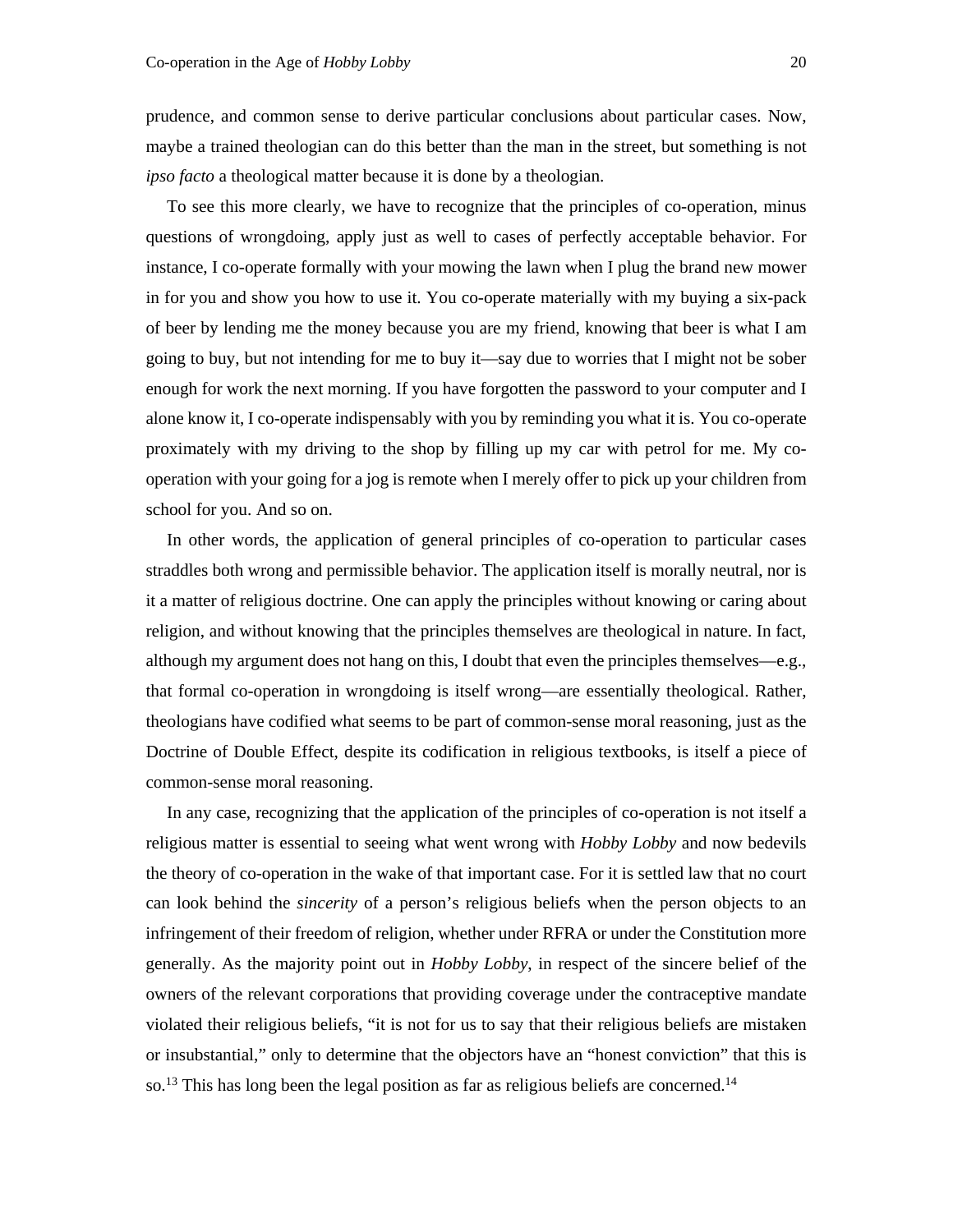If, then, the belief of an objector that by doing X they are co-operating illicitly in some other act Y is *itself* a religious belief, no court is allowed to look behind the sincerity with which it is held. In other words, no court is allowed to assess the *reasonableness* of the belief. Now in the case of *Hobby Lobby* this did not present a problem, which is why the outcome was in my view correct. The Greens and the Hahns, owners of the relevant corporations, sincerely believed they would be illicitly co-operating with abortion by providing employee coverage under the contraceptive mandate. My analysis of the recent California case above would lead to the same result: purchasing health insurance to cover employees engaged in wrongful activity would not itself be a morally indifferent act. Even if it was, the employers would be material but proximate co-operators in serious wrongdoing, without a reason sufficient to outweigh the gravity of what they would be involved in. The financial penalties for noncompliance would be severe, perhaps threatening the survival of the corporations themselves and the livelihoods of many people. Yet it is hard to see how proximate co-operation in the taking of life can be justified by a pecuniary penalty for refusing.

What about indispensability? I have assumed in the California case that co-operation is indispensable.15 In *Hobby Lobby*, the Court noted that alternative arrangements for coverage could be made for employees using federal exchanges and independent action by health insurers or third-party administrators, without employer involvement.<sup>16</sup> Against this background, the co-operation in *Hobby Lobby* looks more to be dispensable. Still, the proximity of the cooperation and the nature of the evil involved arguably outweigh dispensability. Consider the imaginary albeit slightly fanciful case of a large landowner renting his property to slave owners. Suppose the government considered slavery to be so important to the economy that it required such landowners to provide slavery insurance covering some or all of the tenant slave owners' cost of acquisition and/or maintenance of their slaves. Would we not find the purchasing of such insurance to implicate the landowner in so grave a wrong that he would be justified in objecting, even if the government were to step in with coverage should the landowner refuse to provide it? Moreover, wouldn't the prospect of the landowner going out of business altogether be seen as a price worth paying for resisting complicity in such a wrong?

Whatever one thinks of the outcome in *Hobby Lobby*, however, the point is that it was decided on the sole ground that the objectors *sincerely believed* they would be illicit cooperators. That is, the judgment was that purchasing the insurance "substantially burdened" the objectors' exercise of religion under RFRA, *not* because they would be illicit co-operators in what they sincerely believed, according to religious teaching, to be an immoral act, but because they *sincerely believed* that, according to religious teaching, they would be guilty of such co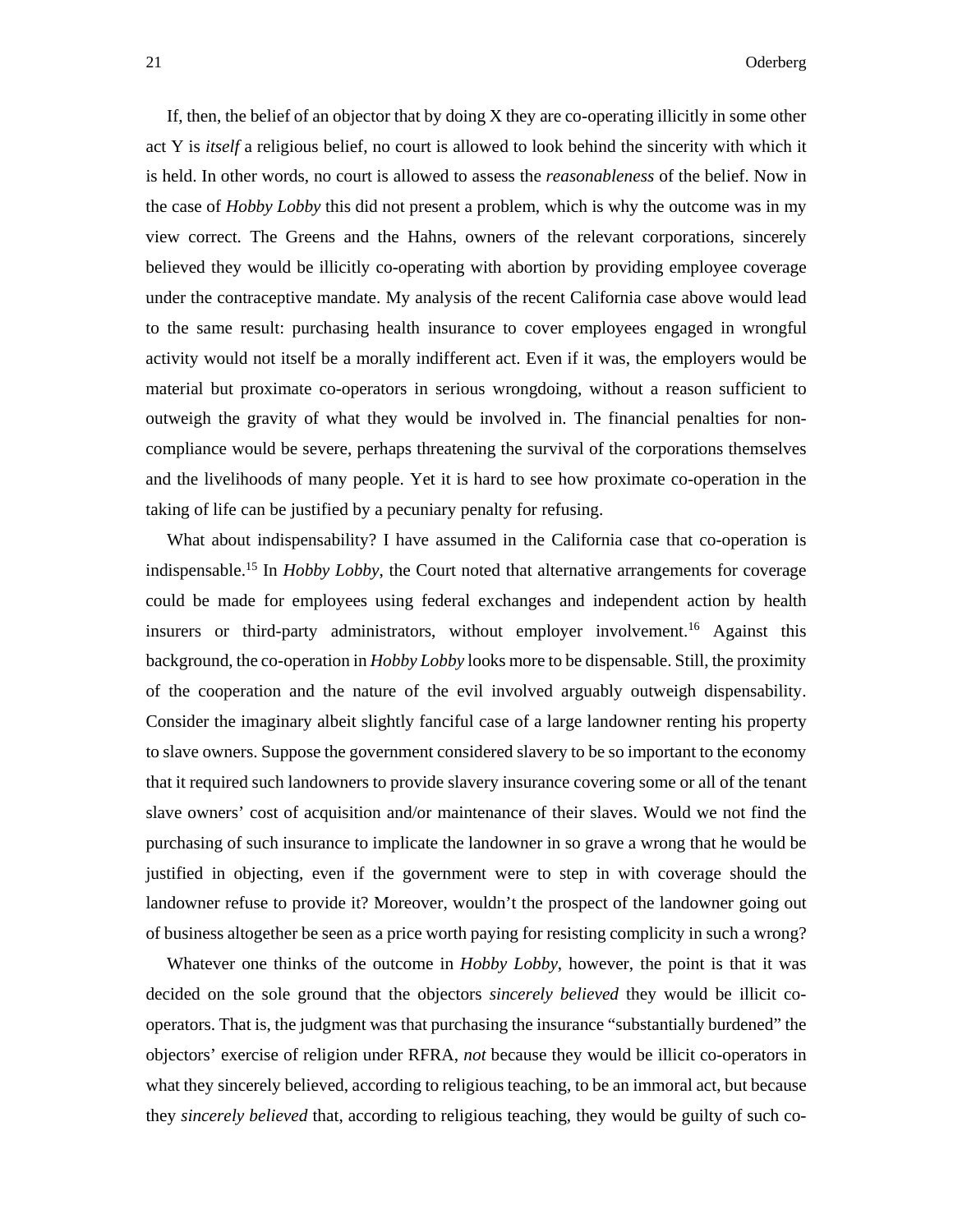operation. Deciding the case on that ground, however, seems to me a grave mistake, whether or not it is the right way of interpreting the jurisprudence on religious freedom.

Why, though, does it matter, given that the outcome was correct? Precisely because of what has just happened in *Zubik v. Burwell*, where SCOTUS vacated the previous judgments and sent the parties back to the negotiating table to work out an arrangement that would be judicially acceptable. *Zubik* was the consolidation of a number of lower-court cases, including most famously *Little Sisters of the Poor v. Burwell*, 17 in which a religious non-profit organization also objected to the contraceptive mandate as substantially burdensome to freedom of religion under RFRA. The difference from *Hobby Lobby*, however, is crucial: whereas in *Hobby Lobby* the Supreme Court held that the objectors (owners of closely-held, for-profit corporations) were entitled to the same accommodation granted to religious non-profits, allowing them to *opt out* of providing the relevant insurance coverage, the objectors in *Little Sisters of the Poor* and then in *Zubik* objected to the very accommodation *itself*.

Now, without going into the technical details of how the accommodation—or "opt-out" operates, and although it is fair to say that a good chunk of the argument revolved around these minutiae, when it is distilled to its essence the objection was against the *very idea of opting out*. In other words, the objectors argued that by having to give notice, either to the Department of Health and Human Services or to their insurer or third-party administrator (TPA), of the fact that they objected on religious grounds to purchasing the coverage, they were illicit cooperators in wrongdoing. They claimed that "submitting this notice substantially burdens the exercise of their religion, in violation of the Religious Freedom Restoration Act."18

Now the Supreme Court declined to decide the case on the merits, no doubt under the influence of the recent death of Justice Scalia, leaving SCOTUS at a four-four split in terms of liberals versus conservatives, broadly speaking. Be that as it may, and despite the "spin" that somehow *Zubik* was a "victory" for the objectors,<sup>19</sup> the fact remains that at the time of writing all prior decisions have been vacated and the parties are required by SCOTUS to reach some sort of arrangement. Yet the Tenth Circuit Court of Appeals judgment in *Little Sisters*, which effectively no longer stands, is remarkable for the insight it delivers on the case. The Federal Court decided by a majority that the opt-out was a "*de minimis* administrative task" that did *not* substantially burden the objectors' exercise of religion under RFRA or the Constitution.<sup>20</sup> Unlike the purchasing of coverage, which constitutes *compliance* with the ACA obligation, opting out by giving notice constitutes a way of *avoiding* compliance with that obligation: it "relieves objectors of their coverage responsibility, at which point federal law shifts that responsibility to a different actor."21 As a *de minimis* task—filling in a form or sending an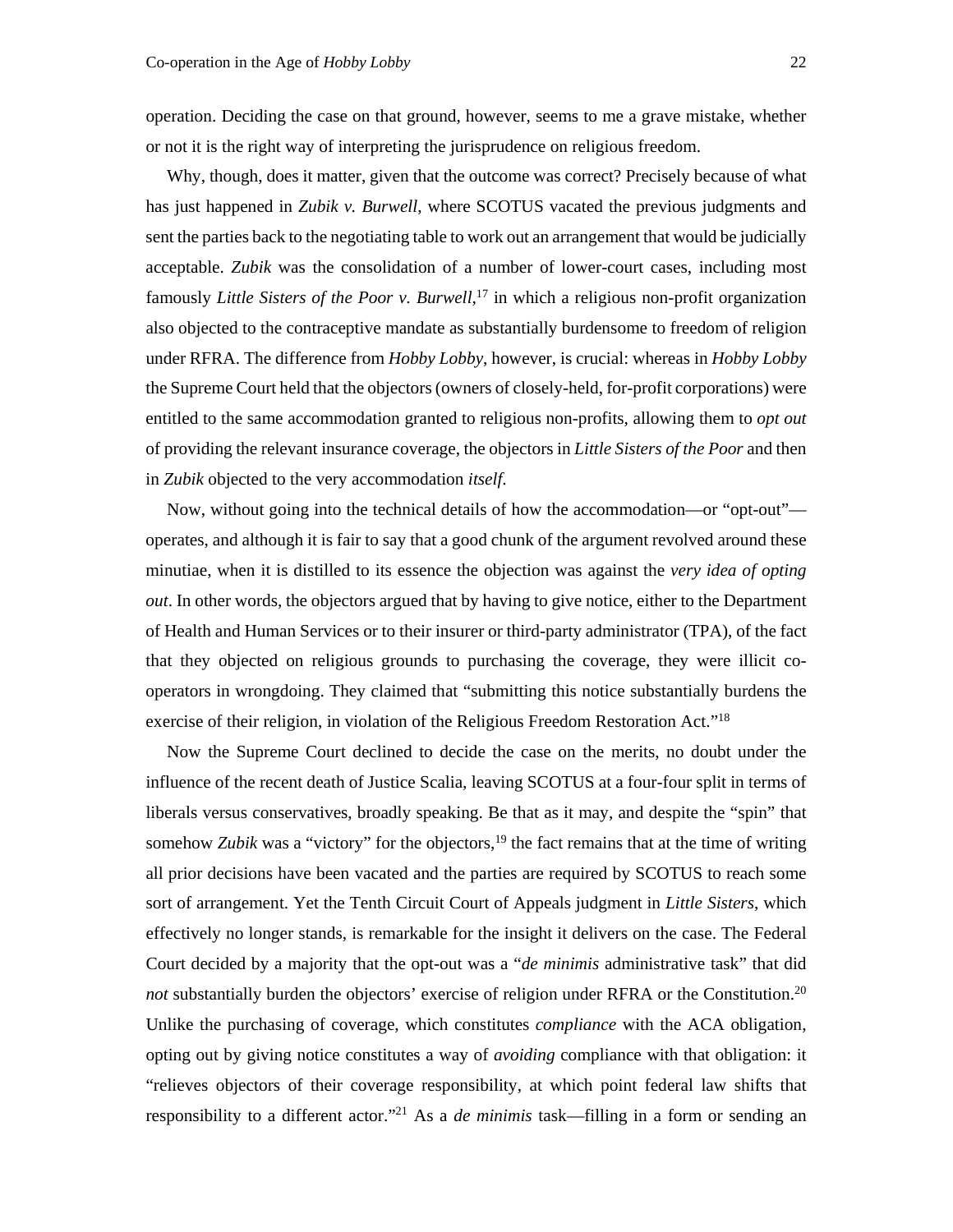email—the opt-out was not substantially burdensome either in terms of the complexity of the task or, more important, in terms of making the objectors co-operators in what they sincerely believed to be wrongdoing. As the Tenth Circuit put it: "Opting out would eliminate their complicity with the Mandate and require only routine and minimal administrative paperwork, and they are not substantially burdened by the Government's subsequent efforts to deliver contraceptive coverage in their stead."22

Yet didn't the objectors *sincerely believe* they would "trigger" the coverage simply by opting out? Indeed they did, and the District Court in *Reaching Souls International v. Sebelius* emphasised this point, $2<sup>3</sup>$  which is why it granted an injunction against the government. The Tenth Circuit, however, declined to follow this reasoning, but it seems that, given the reasoning in *Hobby Lobby*, they should have! For recall, the objectors' belief that they would be an illicit co-operator was treated by SCOTUS as a sincerely held religious belief that it was not for the Court to second-guess. The District Court in *Reaching Souls* was applying just that reasoning. In *Little Sisters*, however, the Tenth Circuit Court insisted that opting out had the exact *opposite* effect to implicating the objectors: it *relieved* them of implication in provision of coverage under the mandate. The objectors in *Little Sisters* specifically raised the point that their sincere belief they would be implicated by the opt-out had to be accepted as amounting to a substantial burden since that belief would be violated by opting out. Yet the Tenth Circuit Court explicitly rejected that argument. It was entitled, the Tenth Circuit held, to assess objectively whether a law or regulation amounted to a substantial burden,<sup>24</sup> which is precisely what it did by judging the opt-out to be an *eliminator* of complicity rather than a *facilitator.*

The essence of the judgment comes out well in the way the Court in *Little Sisters* handled the causation question. The objectors argued that opting out of coverage by giving notice, whereupon the insurer, TPA, or government stepped in, would "trigger" the coverage itself.<sup>25</sup> As such, the objectors were painting themselves as having a *causal role* in the provision of objectionable coverage under the mandate. Well, if they sincerely believed they had such a role, who is the court to disagree, given *Hobby Lobby*? It looks, on the face of it, that the Circuit Court gets itself into knots on precisely this issue. It affirms that "opting out is necessarily a but-for cause of someone else" providing the coverage—whether the insurer, the TPA, or the government.26 But the Court then goes on to say that the objectors "do not 'cause' contraceptive coverage by exercising their ability to opt out."<sup>27</sup> So which is it, and why the scare quotes around 'cause'?

It seems to me the Tenth Circuit Court is wrestling with the problem of giving an objective analysis of co-operation in this case while respecting the objectors' honest beliefs about what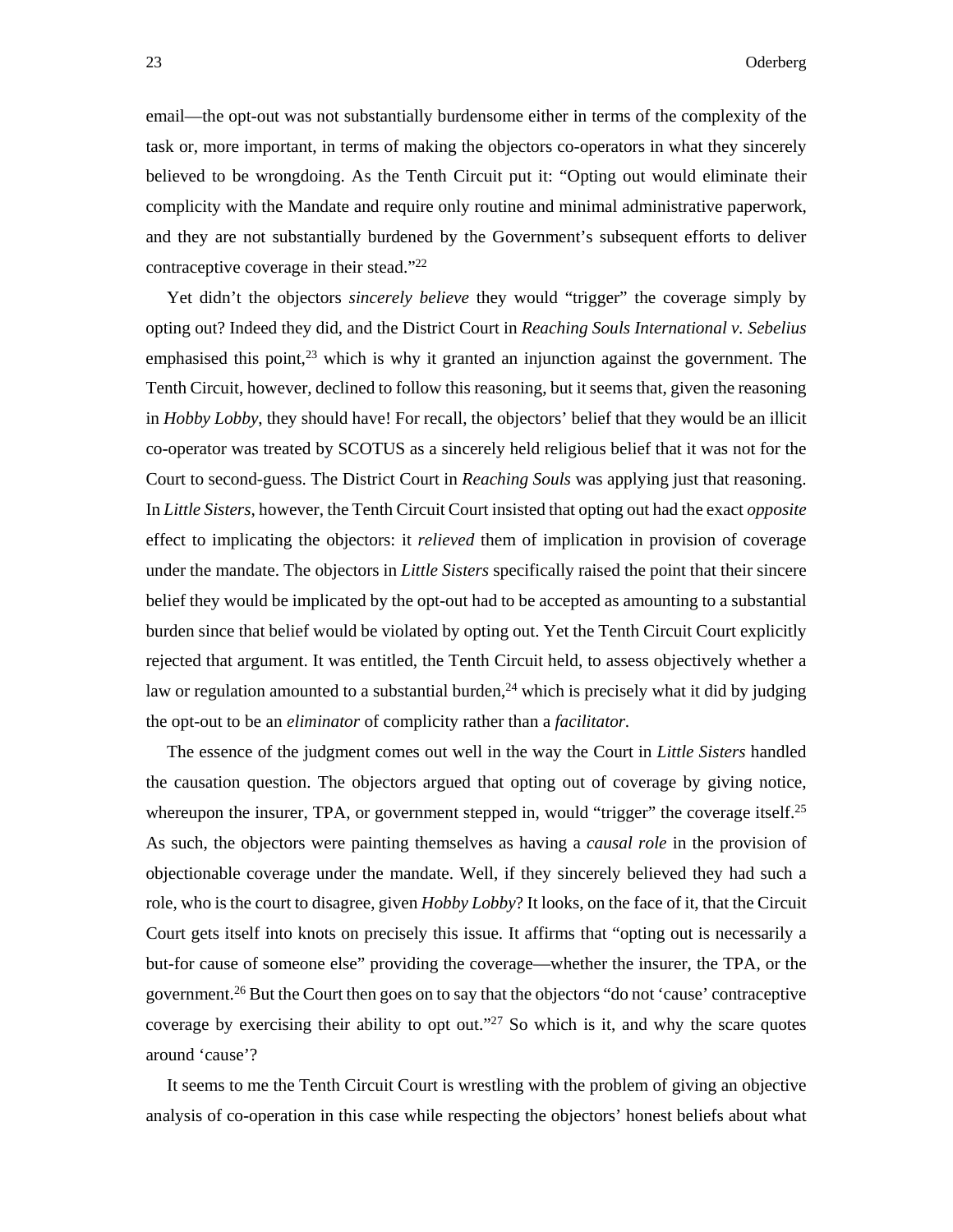they are doing. The term "but-for cause" is not defined, but presumably the Court means that on a simple counterfactual test the objectors, by opting out, do cause the coverage: if they were not to opt out, coverage would not be provided by an independent agent, *viz*., the TPA, the insurer, the government, or some combination thereof. But even that is not quite right. If the employer were to resist and do nothing, you can be sure that one of the other independent agents, i.e., not paid by the employer and not objecting to the coverage, would provide it. If the employer were to opt out by giving notice, the same would apply. If the employer were simply to go ahead and waive their objection, it is true that no independent agent would step in, since it would be the employer *themselves* footing the bill, with the other agents working with or on behalf of the employer to facilitate the process. In the latter scenario, then, the employer would be a cause in the counterfactual sense. But comparison with that scenario is not the right one to make. By analogy, consider the case of a conscientious objector to serving in the military the comparison often made by the courts in these recent cases. Suppose he protested that by notifying the government of his objection to serving, he would be a counterfactual cause of someone else's serving, and so would be somehow "triggering" a third party's participation in the military, a form of illicit "but-for" causality. Is this really plausible? What ground could the conscientious objector give for this reading of his situation? It seems the only available one is that the remaining *alternative* course of action was for the *objector himself* to *waive* his objection and be the one to take up arms instead! In other words, if an objector is to be taken seriously in their claim of being a counterfactual cause of X, the comparison has to be with an alternative scenario in which they are not a cause of X *at all*, *not* an alternative in which *the objector himself* would be a direct, personal cause of X.

Returning to *Little Sisters*, then, the problem is that the relevant alternative scenarios would *not* prevent coverage being provided, as the Federal Court itself recognized.<sup>28</sup> If the objectors resist altogether, i.e., do not opt out but sit on their hands instead, a third party will still intervene. If the objectors opt in, *they* will be the cause themselves. So, from the counterfactual causation point of view, if there is any co-operation by the objectors it is highly dispensable and hence easier to justify than if the opt-out were absolutely necessary for any coverage to be provided.<sup>29</sup> So what could the Tenth Circuit Court have meant by initially saying that optingout was a "but-for" cause of the coverage? Perhaps it had in mind the implicit comparison by the objectors to the case where *they* footed the bill instead. As we have just seen, however, such a comparison is of no avail. Or perhaps the Court was merely giving a nod to the objectors' sincere belief that they were a "but-for" cause of the coverage. In the end, however, the Court simply could not hold back from giving a dispassionate analysis of the causal situation, nor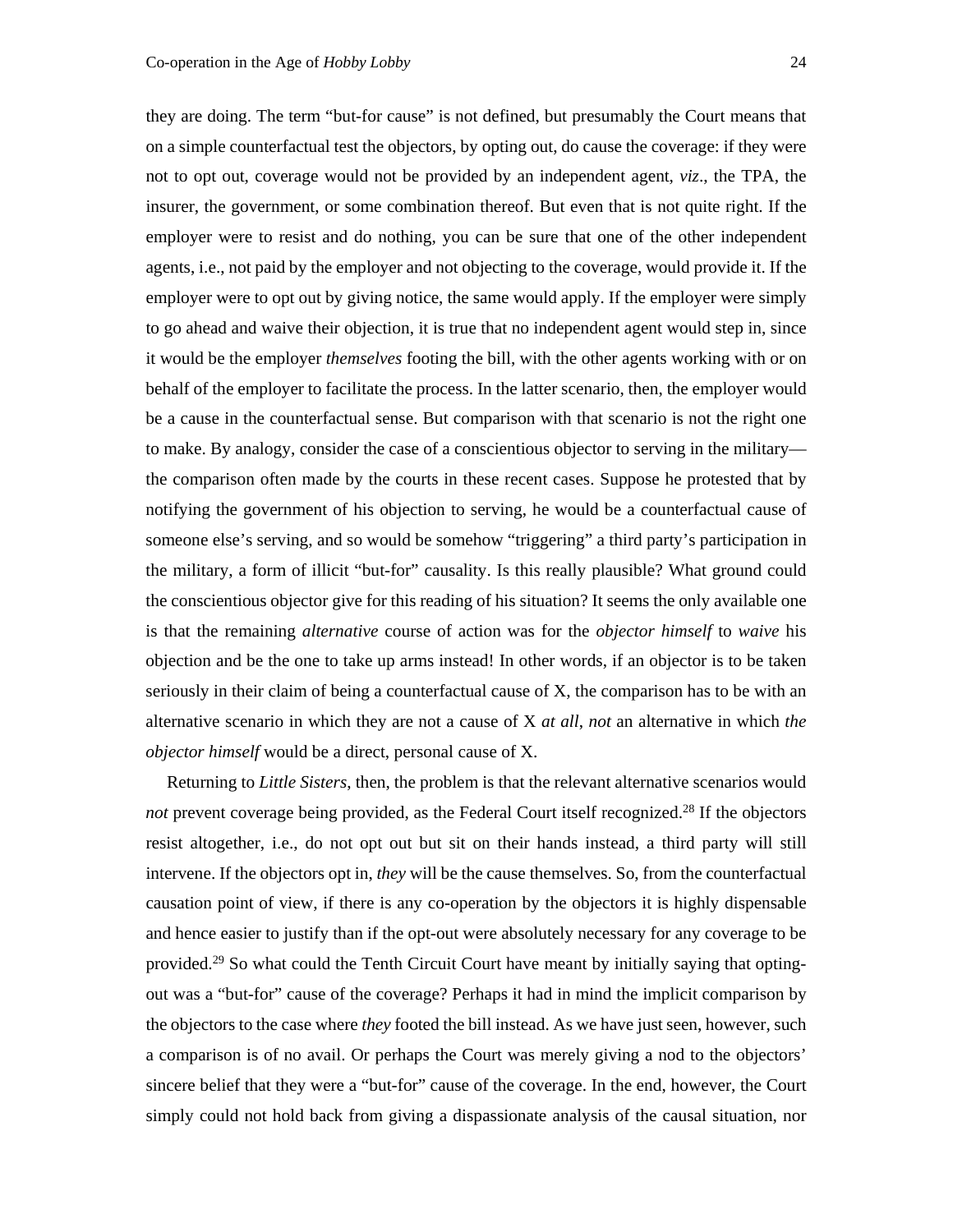should it have done otherwise. I think we should interpret the Court as saying something like the following: "If the objectors sincerely believe they are in some way causally responsible for the coverage should they opt out, they can have their belief. In some bare sense, a 'but-for' sense involving a comparison on some dimension or other, opting out is a cause. But causation is *not* complicity. You do not become a co-operator, let alone a co-operator in wrongdoing, merely by being a bare cause."

If that is what the Tenth Circuit meant, they grasped the situation correctly. Opting out is no more a form of co-operation than walking away when there is no duty to act, even though by walking away someone else will do something to which you object. Of course the devil can be in the detail, which was the subject of much analysis both by the Tenth Circuit and in oral argument before the Supreme Court. There is no room to discuss all of that here. Suffice it to say that in no way was any form of opt-out available to the objectors an *authorization*, explicit or implicit, for anyone else to go ahead and provide coverage. There was no "permission slip," as the objectors complained; on the contrary, as the Tenth Circuit Court observed, "The government is not compelling the plaintiffs to endorse or license something they consider objectionable; instead, the government is allowing them to decline a legal responsibility while requiring another party to perform it in their stead."30

The distinction seems to me impeccable. An opt-out, by its very nature, does not meet the definition of a co-operative deed, one that *assists* a principal agent in carrying out a primary act. It is certainly not formal co-operation, but neither is it *material*. The objector cannot say: "I am a material co-operator by opting out, since I know that by doing so the principal agent will provide that to which I object." One might as well say that, by running away from a riot in order to protect oneself, one is assisting the rioters. Now there might be a good reason not to run away, just as there might be a good reason not to opt out: one might be able to help *stop* the riot in the former case, and in the latter one might be able to stop the objectionable primary act by not opting out (although, as already noted, this was highly unlikely in the case under discussion, except *perhaps* for TPAs if Justice Baldock's partial dissent is correct). But that is *different* from saying that by opting out one is a *co-operator*. Merely being knowingly involved, in some bare causal sense, perhaps merely counterfactual, in the occurrence of some state of affairs does not make one a co-operator. To be a material co-operator, one has *knowingly to assist* the primary agent; when one opts out, one does *not* do this. In such a case, questions of proximity and the like do not even arise.

So the Tenth Circuit in *Little Sisters* accurately assessed the situation and implicitly resiled from the reasoning in *Hobby Lobby* without saying as much. In his partial dissent, however,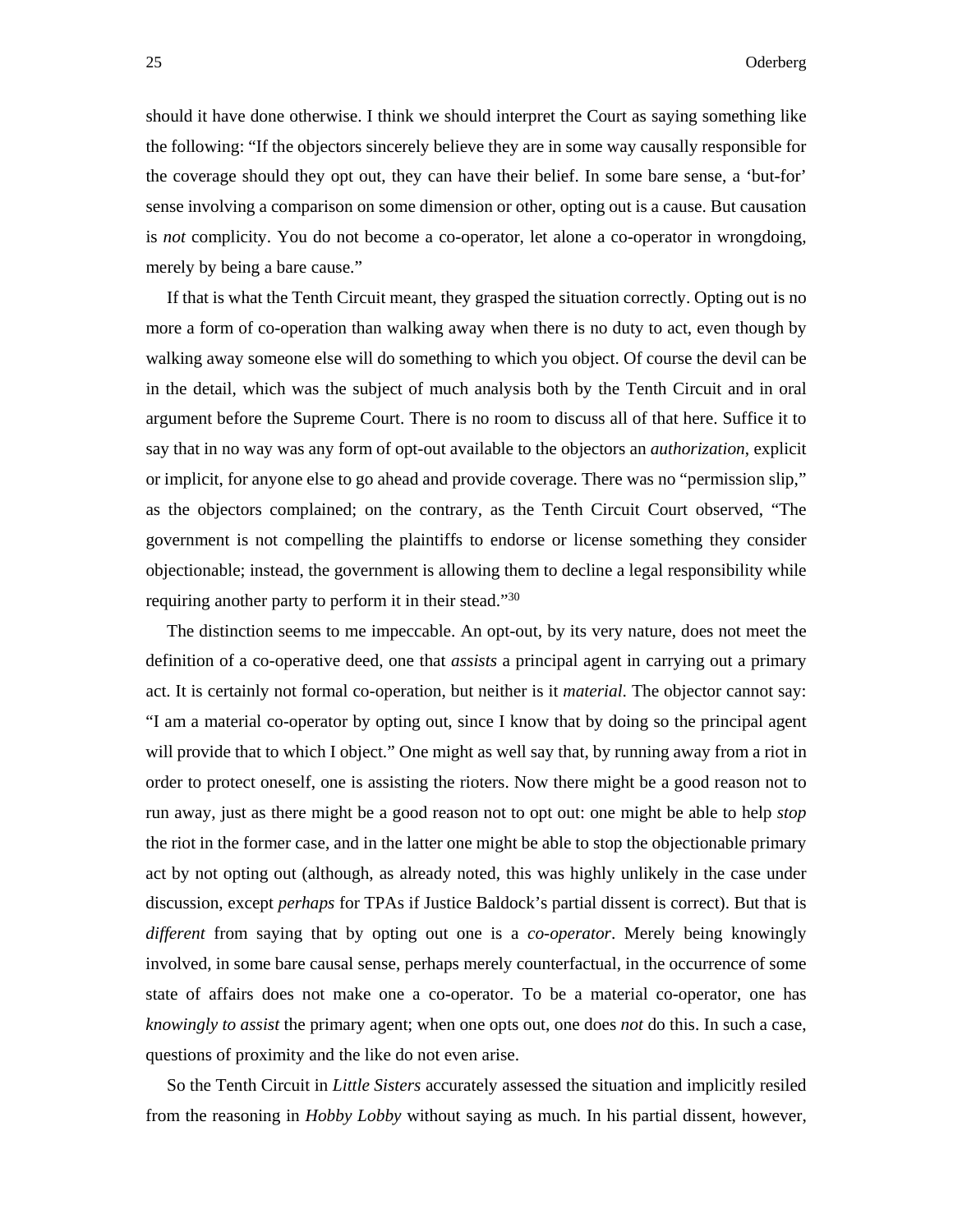Justice Baldock clearly and explicitly recognizes the problem, albeit he does not see it *as* a problem. So we have him citing lower-court judges who held that even if "religious organizations are misguided in thinking that this scheme […] makes them complicit in facilitating contraception or abortion,"<sup>31</sup> that is not for the courts to second-guess. Justice Baldock adds: "*Hobby Lobby* supports this position well."32 Nevertheless, he does not pursue this issue and goes on instead to focus on a possible technical distinction between insured plaintiffs, where he agrees with the majority, and self-insured plaintiffs using TPAs, where he argues the plaintiffs' sincere beliefs align with reality.

For my purposes, the point is that some judges do think that mere sincerity is enough when it comes to RFRA cases, and as a matter of fact *Hobby Lobby* supports this view. I submit that this is an absurd position to be in. One *might* salvage the situation by arguing that, just as Justice Baldock did with sincerity and reality in the case of self-insured plaintiffs, so in *Hobby Lobby* what was *really* going on was that purchasing coverage, to which the owners objected, was clearly not morally neutral, as I suggested earlier in discussing the situation in California. On this line of reasoning, the sincere belief of the owners that they would be illicit (material) cooperators was grounded in reality, and so no deep analysis was needed of what the conditions for illicit co-operation actually were.

Yet this is mere speculation. On the face of it, *Hobby Lobby* does support the "mere sincerity" view, which is troubling because it strictly does allow that RFRA applies to a sincere belief that an opt-out can be a means of illicit co-operation.<sup>33</sup> If sincerity is enough, then by the reasoning in *Hobby Lobby* a court might allow a RFRA claim by an employee of a *non*objecting corporation, who was required on pain of dismissal to take the company mail to the post office—including health insurance contracts the employee found objectionable. Although the employee's co-operation would be both remote and dispensable, her sincere belief that she was an illicit co-operator could not be gainsaid on the most obvious interpretation of *Hobby Lobby*.

The courts should not allow sincerity to be enough. What they have to do, and what the Supreme Court, for reasons one can understand, ducked in *Hobby Lobby*, is to articulate some general, reasonable, and *objective* principles of co-operation that would enable a dispassionate analysis of where a conscientious objector might stand, whatever their sincerely held beliefs. Justice Alito was quite right to assert in *Hobby Lobby* that the ethics of co-operation represent "a difficult and important question of religion and moral philosophy, namely, the circumstances under which it is wrong for a person to perform an act that is innocent in itself but that has the effect of enabling or facilitating the commission of an immoral act by another."<sup>34</sup> Difficulties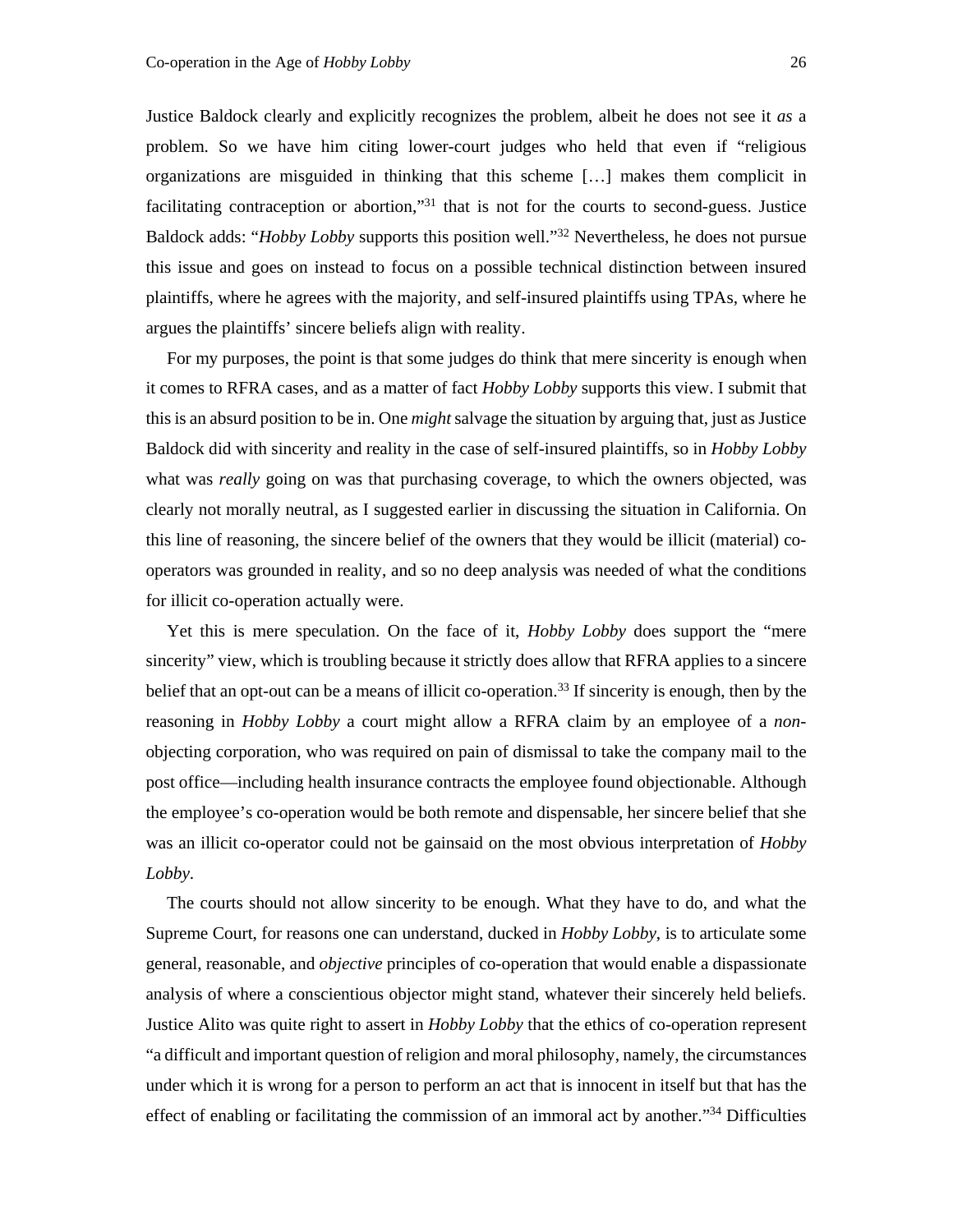notwithstanding, courts need to take notice of what both philosophers and theologians have said about this very question. Taking notice of moral theology does *not* entail assessment of the merits of a distinctively *religious* belief, nor does it entail adopting any particular religious position. Rather, it means recognizing the philosophical merits of the hard work put in by some very clever moral theologians over the decades, and using the fruits of that labor to bring some order into what currently threatens to be judicial chaos. With freedom of religion and of conscience on the line as never before, the least the courts can do is to give objectors a clear pathway through the legal thickets. Those asserting their RFRA rights and who are not, objectively, illicit co-operators in wrongdoing still have many other avenues to make their protests heard, such as the time-honored ones of pressure on Congress, media publicity, and civil disobedience to unjust laws.

## **Notes**

- 1. See http://www.adfmedia.org/files/CDMHCInvestigationClosureLetter.pdf.
- 2. My original paper on the topic is "The Ethics of Co-operation in Wrongdoing," in *Modern Moral Philosophy*, ed. Anthony O'Hear (Cambridge: Cambridge University Press, 2004), 203–27. This paper was cited in the majority judgment of the U.S. Supreme Court in *Burwell v. Hobby Lobby* (573 U. S. [2014], slip op. at 36, n. 34).
- 3. Hence a formal co-operator does *approve* the wrongful act, but can do so even if they don't see it *as* wrong. A person might think it just fine to rape someone as an act of revenge, say, and so approve the act, without thinking the act *wrongful.* In other words, approval of the wrongful act does not entail thinking of it as wrong, and in fact usually occurs in conjunction with the belief that it is somehow justified.
- 4. For an outline and defence of PDE, see my *Moral Theory* (Oxford: Blackwell, 2000), ch. 3, as well as my "The Doctrine of Double Effect," in *A Companion to the Philosophy of Action*, ed. T. O'Connor and C. Sandis (Oxford: Wiley-Blackwell, 2010): 324–330.
- 5. To repeat, not as a *means* to.
- 6. A classic double-effect case. One can think of similar cases if this sort of example does not convince.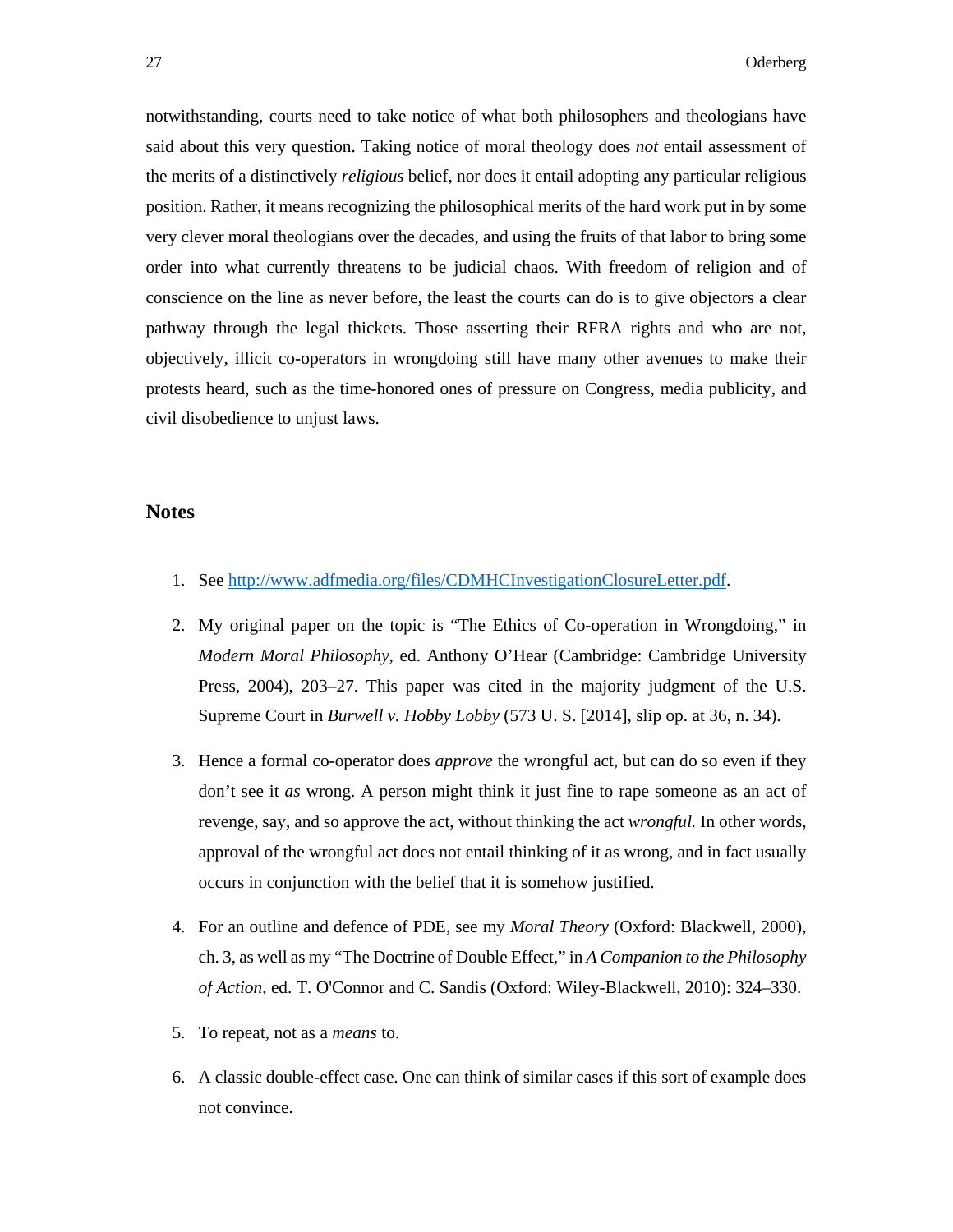- 7. The term "seamless coverage" is used in connection with the "contraceptive mandate," but obviously applies equally to abortion, as far as the government is concerned (and note that objectors to the contraceptive mandate have sometimes focused on the abortifacient contraceptives in particular, as in *Hobby Lobby*). See oral argument in *Zubik v. Burwell*, http://www.supremecourt.gov/oral\_arguments/argument\_transcripts/ 14-1418\_1bn2.pdf, at pp. 19, 20, 32, 42, 48, 60, 83. Accessed July 4, 2016.
- 8. Some have closed while others have disaffiliated from the church in order to continue providing gay adoption and hence maintain charitable status under the law. See http://www.catholicherald.co.uk/commentandblogs/2013/07/04/how-many-catholicadoption-societies-have-actually-closed-down-and-how-many-are-now-quietlyhanding-children-over-to-gay-adoptive-parents/. Accessed July 4, 2016.
- 9. See http://www.supremecourt.gov/opinions/15pdf/14-1418\_8758.pdf. Accessed July 4, 2016.
- 10. I will usually refer only to "religious" belief since the bulk of the jurisprudence in the area concerns religious freedom, and after all the key legislation is the *Religious* Freedom Restoration Act. Nevertheless, the same issues apply to conscientious objection in general, where the grounds are generically *ethical* rather than specifically religious. I will, however, continue to speak of "conscientious objection" as well as "religious objection" since the former is standard terminology even in the religious context.
- 11. Whether or not the objector also believes abortion is wrong for non-religious reasons.
- 12. An excellent overview of the teaching can be found in J.A. McHugh and C.J. Callan, *Moral Theology: A Complete Course*, vol. 1 (New York: Joseph F. Wagner, Inc., 1958), 615–641. The references by Justice Alito in *Hobby Lobby* (slip op. at 36, n. 34) are also pertinent sources.
- 13. *Hobby Lobby*, slip op. at 37–38.
- 14. *Thomas v. Review Board of the Indiana Employment Security Division* (450 U.S. 707 [1981]); *Hernandez v. Commissioner of Internal Revenue* (490 U.S. 680 [1989]).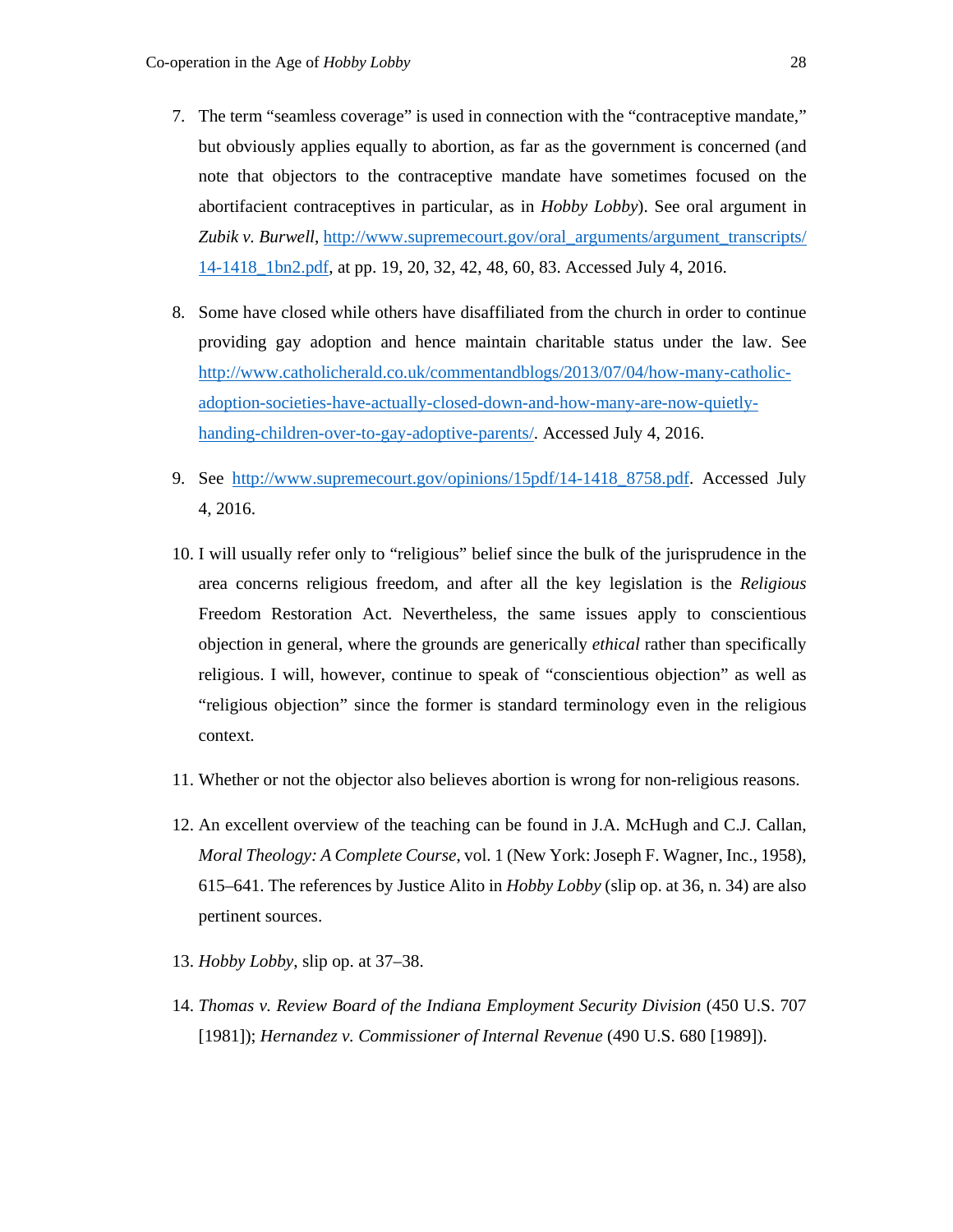- 15. Whether it really is does not matter for present purposes; in any case, the availability of coverage without employer co-operation is hard to work out given the changing circumstances in which the ACA is being implemented.
- 16. *Hobby Lobby*, slip Op. at 9–10, and n.8.
- 17. See http://www.becketfund.org/wp-content/uploads/2015/07/LSP-Op.pdf (2015). Accessed July 6, 2016.
- 18. *Zubik*, slip op. at 3.
- 19. See, e.g., http://www.heritage.org/research/reports/2016/05/supreme-court-decision-ahuge-victory-for-little-sisters.
- 20. *Little Sisters*, slip op. at 42, 45, 50, 51, 78, 79, 84 (header pagination).
- 21. Ibid., 60.
- 22. Ibid., 82.
- 23. 2013 WL 6804259, at http://www.clearinghouse.net/chDocs/public/FA-OK-0002- 0001.pdf, pp. 13–14, quoted in *Little Sisters*, slip op. at 36.
- 24. *Little Sisters*, slip op. at 48, n. 23.
- 25. Ibid., 55.
- 26. Ibid., 66.
- 27. Ibid., 68. Both quotations occur specifically in the context of self-insured employers and their TPAs, since Justice Baldock's partial dissent (pages 109–133), whilst agreeing with most of what the majority held, distinguished the case of TPAs. I will not get into the details of that issue; the point is that the Court is quite clear that what it says in these quotations applies *a fortiori* to employers who are not self-insured via TPAs.
- 28. Ibid., 68.
- 29. As Justice Baldock, partially dissenting, thought was the case with self-insured plaintiffs and their TPAs.
- 30. *Little Sisters*, slip op. at 66, n. 36.